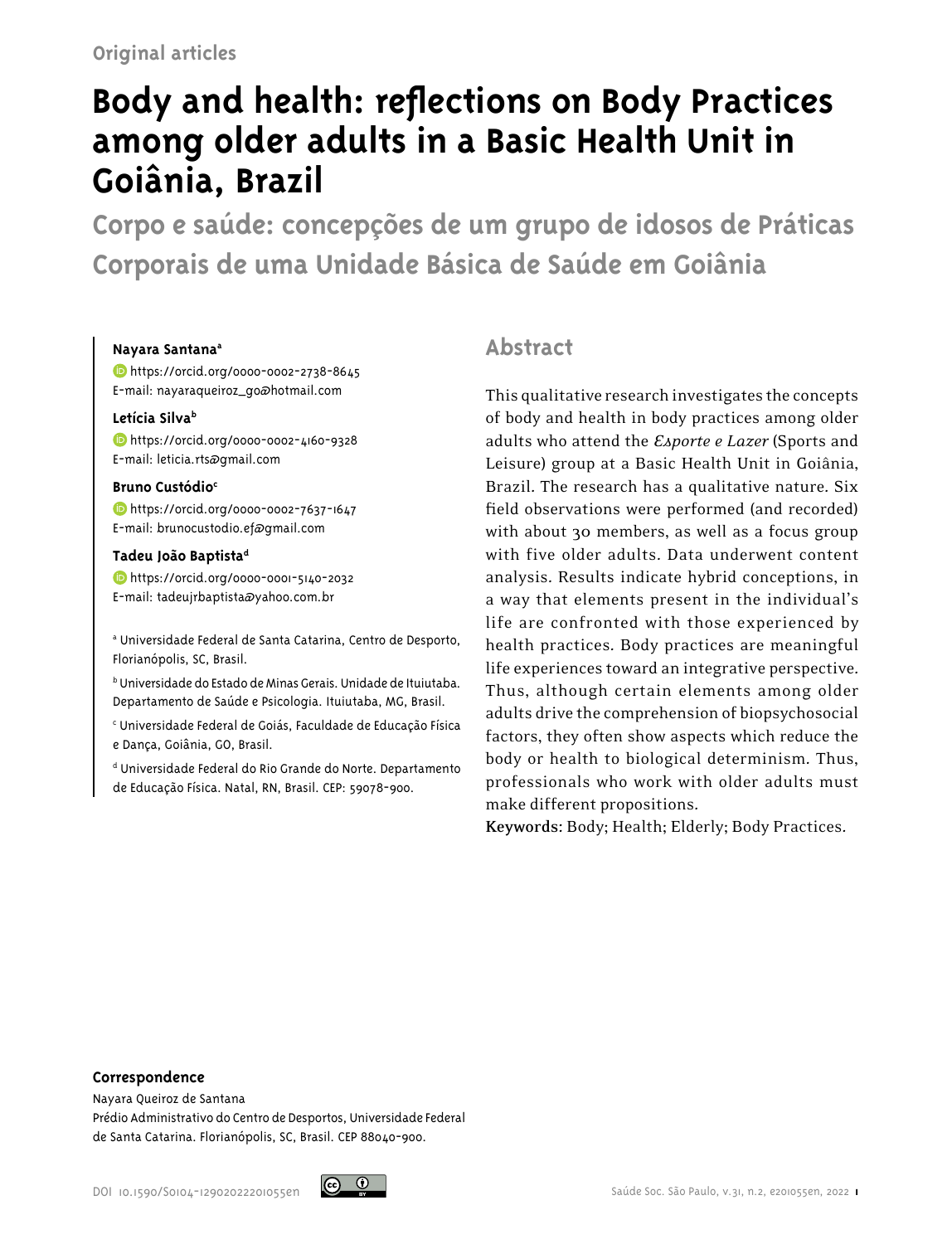## **Resumo**

Este artigo tem como objetivo investigar as concepções de corpo e de saúde entre os idosos, inseridos nas práticas corporais, vinculados ao grupo Esporte e Lazer, que pertence a uma Unidade Básica de Saúde em Goiânia. A pesquisa tem caráter qualitativo. Foram realizadas seis observações registradas por diário de campo com cerca de 30 integrantes e um grupo focal juntamente a cinco idosos. As informações foram submetidas à análise de conteúdo. Os resultados da investigação apontam concepções híbridas, de forma que elementos presentes na vida do indivíduo são confrontados com os vivenciados pelas práticas em saúde. As práticas corporais se conformam como experiências de vida significativas rumo a uma perspectiva integrativa. Nesse sentido, ainda que sejam evidenciados elementos entre os idosos que impulsionam a apreensão de fatores biopsicossociais, eles frequentemente apresentam aspectos que reduzem o corpo ou a saúde ao determinismo biológico. Assim, é necessário que os profissionais que acompanham o grupo de idosos realizem proposições diferenciadas.

**Palavras-chave:** Corpo; Saúde; Idoso; Práticas Corporais.

# **Introduction**

Knowledge about the body is endless and we can address it by different prisms. In a Maussian understanding, the body is three-dimensionally seen as something biological, psychological, and sociocultural, with no overlap between these dimensions (Mauss, 2015). Based on this, the French sociologist David Le Breton produced a set of works on the body, which became known as "body anthropology and modernity" (Le Breton, 2012). In such work, the author confronts the way modernity is evidenced in and through the body, positioning himself in favor of studies which face it in sociocultural terms. Addressing modernity, the author implies the existence of an anthropology associated with the body but with a modern look so it can be approached in an interdisciplinary way with health. It is in the context of such academic tradition, supported by the multiplicity of perspectives, that this research begins.

Similarly, due to the polysemy they convey, body practices show the approximation of different fields of knowledge (Lazzarotti Filho et al., 2010). Probably for this reason, the entry "body practices," as recorded in the critical dictionary of Physical Education, seeks to cover the most diverse facets of meaning admitted by the expression (Silva; Lazzarotti Filho; Antunes, 2014), considering its biological, historical, social, and cultural components, to extrapolate purely organic or material phenomena.

According to this semantic richness, we were able to observe, in official documents related to health promotion in Brazil, the scope of the term "Body Practices/Physical Activity" (PCAF – *Práticas Corporais/Atividade Física*). In view of this, according to the **Caderno de Atenção Básica: diretrizes do NASF** (Guidelines from the NASF: Family's Health Support Nucleus), PCAF were inserted in the historical period of the process in which the National Health Promotion Policy was built (BRASIL, 2009). At first, PCAF emerged as one of the thematic axes of the **Política Nacional de Promoção da Saúde** (National Health Promotion Policy), at which time some actions were listed (BRASIL, 2006c). However, it is in the **Caderno de Atenção Básica: diretrizes do NASF** (Primary Care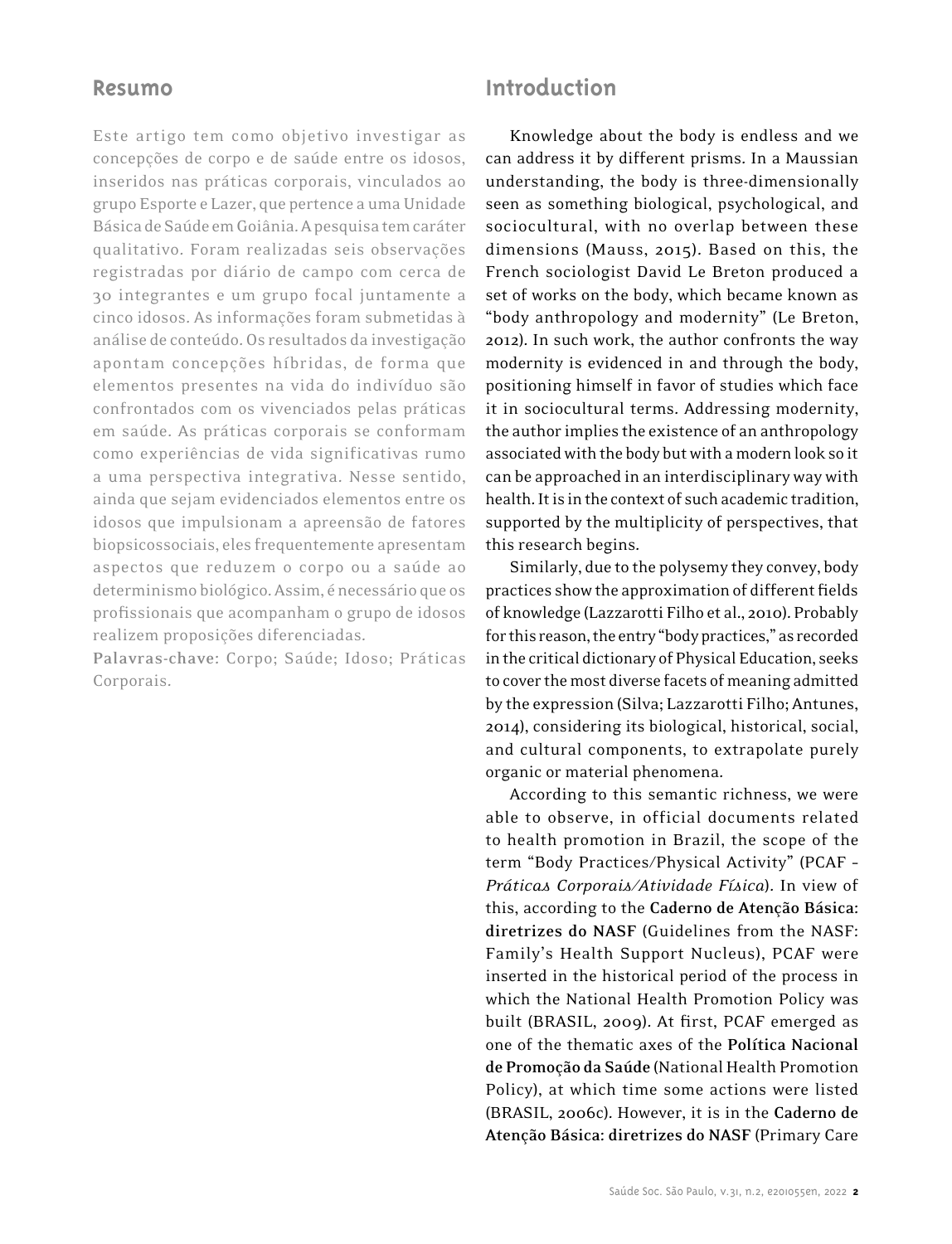Publication: NASF guidelines) and the **Diretrizes do NASF: Núcleo de Apoio a Saúde da Família** (NASF Guidelines: Support Center for Family Health) that one can see, more vehemently, the conceptions and conceptual aspects that the term raises (BRASIL, 2009, 2010).

Regarding health care, one must understand that health statuses do not depend only on drug interventions, PCAF, or healthy eating. By extrapolating this understanding, proposals arise based on the application of the principle of equity in the public health system, in the exercise of citizenship, in basic services (such as sanitation), as well as in the confrontation of adverse factors. At the same time, guarantees regarding access to territorialization, culture, and employment, among others, are considered so that proper health care and services can be provided (BRASIL, 2006a). In short, health care can neither be conceived or supported solely by biological principles (Farinatti; Ferreira, 2006) nor can it be fully achieved by a psychosocial model (Merhy, 2006), even less so positively or negatively (Farinatti; Ferreira, 2006). Its scope, polysemy, and dynamics are prominent characteristics of health, whose purpose is none other than to preserve and improve quality of life.

From the above, this study aims to investigate the conceptions of body and health related to the older adults inserted in the PCAF program *Esporte e Lazer*, which is coordinated by a Basic Health Unit for Family Health (UABSF – *Unidade de Atenção Básica* à Saúde da Família) in the eastern region of Goiânia, Brazil. This study is justified because most older adults are affected by one or more chronic diseases and health care is, in most cases, carried out by pharmacological treatments (WHO, 2018). In Brazil, these diseases are responsible for the highest number of visits in public primary health care (BRASIL, 2009). Brazilian Basic Health Units (UBS – *Unidades Básicas de Saúde*), by forming groups, also offer other means of welcoming older adults which serve to extend care (BRASIL, 2006a) and even contribute to lower costs for the public system (Mendes et al., 2017). Moreover, the care resulting from staying in the mentioned groups extends health benefits, such as older adults' mobility in their community, improved self-esteem (BRASIL, 2005), increased level of PCAF, healthy eating (BRASIL, 2006b; 2006c; WHO, 2018), the range of physical activity levels recommended for this age group (WHO, 2018), among others.

## **Methods**

This investigation took place in the *Esporte e Lazer* (Sports and Leisure) group, which has existed for over 12 years and is linked to a UABSF in the eastern region of Goiânia. The professionals who accompany the group are three community health agents (CHA); one of which has the role of proposing the PCAF while the other two transmit information sent by the Health Department to the unit, dialoguing directly with the served older adults about treatments, care, campaigns, and assistance. Regarding participants, there are about 30 older adults – people over 60 years old (BRASIL, 2006b) – whose attendance varies at each meeting. The predominance of women is a prominent feature of the group.

The group's activities were monitored for two months in 2016. During the six meetings in which the activities of the *Esporte e Lazer* group were observed, a field diary was generated, following the research agenda proposed by Minayo (2013). Ethical research procedures with human beings were respected. All participants allowed the observation of the activities developed by the group of researchers, facilitated by the fact that one researcher had previously maintained contact with the participants due to her curricular internships during her bachelor's degree in Physical Education attended at a public university, as well as in the activities carried out by her within the *Programa de Reorientação de Formação Profissional em Saúde e Educação pelo Trabalho para a Saúde* (Reorientation Program of Professional Health Training and Health Education by Work for Health - PROPET-Saúde) of the same institution. It should be noted that confidentiality, anonymity, and secrecy were guaranteed for all participants.

In addition to participant observation, all older adults were invited to take part in the focus group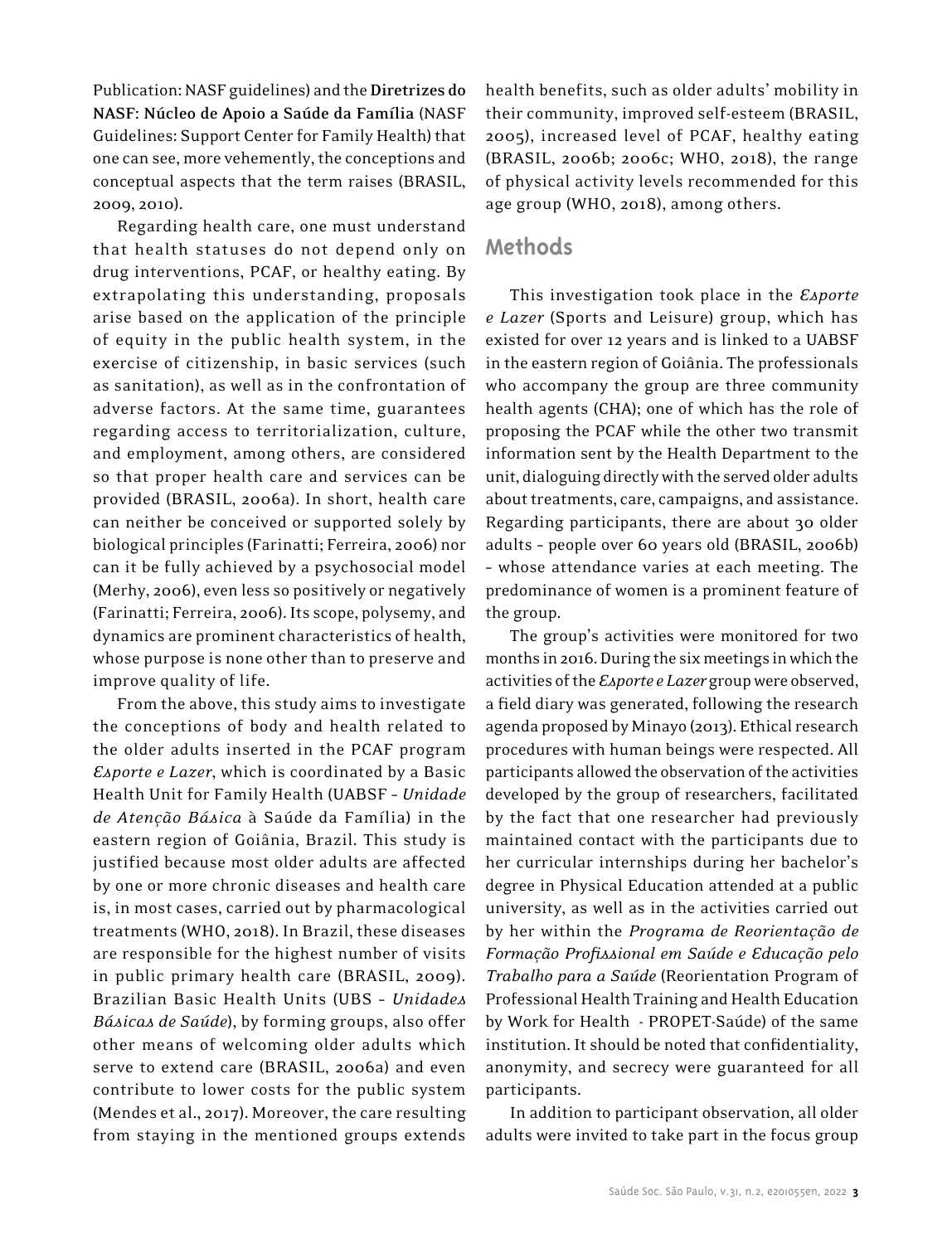(FG), which took place at the last meeting. It was attended by five participants (four women and one man), who signed informed consent forms. The FG was recorded and lasted for one hour and seven minutes. It began with the explanation of this strategy for obtaining information in research, and then it was properly carried out. After completion, the recording was transcribed.

The field diary and the transcription of the FG were submitted to content analysis (BARDIN, 2011). The field diary was assessed and is shown in this document to better compare the outlined objectives, which is why its parts are not literally transcribed. Of the 14 questions addressed in the FG, those dedicated to the debate on body and health were selected. The answers will be shown in five blocks, three of which will be exclusively devoted to the perception and conception of the body and two aimed at the understanding participants have about health, with one expressing their relationships with PCAF and a final answer on growing older. In reporting participants' answers, codes related to gender and age were assigned, namely: W (for woman) and M (for men), and numerical reference identifying age, that is, "W67" indicates a 67-year-old woman.

# **Analysis and discussion**

By the notes in the field diary and the observations made, we can state that, before starting any PCAF, CHA measured participants' blood pressure. After that, everyone positioned themselves in a large circle, in which the CHA informed the activities related to health services for the community. During the meetings, there were frequent prayers, songs, and laughter which came mainly from the older adults. Moreover, it should be noted that older adults do not take part in the meetings only because of the PCAF since they have the pleasure of meeting friends and feeling that they belong to the community.

Finally, in view of the *in loco* observations, participants' answers show a reductionist perception of health and a fragmented view of the body. Thus, concerns about the issues related to these themes arose, leading us to further develop them.

To analyze issues related to the body, some discussions were raised, according to which the body should be thought of as something total and with many facets (Canguilhem, 2005; Le Breton, 2012; Mauss, 2015; Silva, 2001; Zoboli, 2012). The analysis considered whether the body was presented based solely on reductionist factors (Silva, 2001), namely organic (Canguilhem, 2005) and biological (Mauss, 2015), which, in short, point to what Le Breton (2012) called the "anatomo-physiological conception of the body." Despite this, we observed whether, by extrapolating such factors, people found other elements more in line with the powers emanating from the living body (Canguilhem, 2005), as well as psychological and sociocultural ones (Bonnet, 2014; Mauss, 2015), or even its social and cultural history (Zoboli, 2012).

*Thus, when asking older adults about how they perceived their bodies, before starting the PCAF in the group, the following answers were given: "I felt my body hurting* […] *a dejection"* (M67)*; "*[…] *I felt listless, that weird thing"* (W71)*; "I had that sadness, I just stayed indoors"* (W63)*.*

As can be seen in the statements above, the idea of a body that was tired is predominant. The perception of limitations as a body unwilling to live is also an assertion defended by Canguilhem (2005), for whom the body understands the limiting idea of "[…] a living organism as a machine" (Canguilhem, 2005, p. 41), that is, an anatomo-physiological view to the detriment of a more explanatory understanding, according to which it contributes, in small steps, to the understanding that the "[…] living human body is the set of powers of an existent entity having the ability to evaluate and to represent to oneself these powers, their exercises and their limits" (Canguilhem, 2005, p. 41). Despite the understandings presented being based on the Cartesian dualism of body/mind (Le Breton, 2012; Zoboli, 2012), the evaluative processes regarding the limits and possibilities of representativeness in life show an advance in the face of such understanding. Here, between the lines, we have a living, thinking, acting body which moves, sometimes, or always, with limits, but which is able to recognize them.

Pain, this limiting factor, is a fact of existence but it is often only linked to its physiological character. It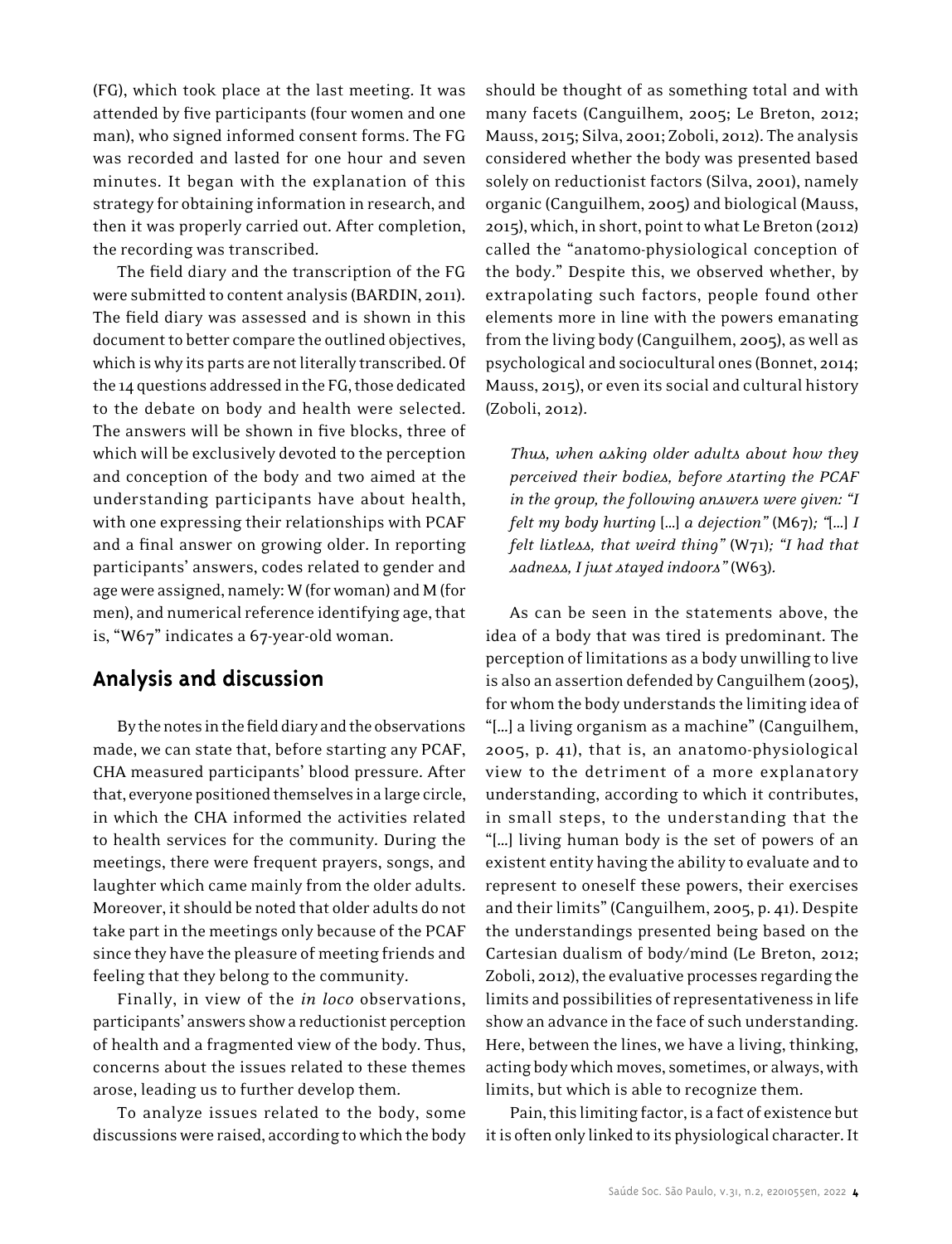is what leads the suffering person to places in which conducts are carried out in the health area. However, "the meaning given by the suffering individual to the provocation endured is a determining criterion of their relationship with pain […]" (Le Breton, 2013, p. 141). The fact that the 67-year-old male participant referred to pain in the past points to changes in the conception of the body which he is incapable of bringing to his consciousness and, therefore, to verbalize it.

The 63-year-old female participant showed a variation social engagement and the spaces explored in her life. Sadness, as one of the emotions, although often linked to the biological part of the body (Rezende; Coelho, 2010), was exemplified in speech, extrapolating such understanding. Additionally, such statements outline a comparison of the present state with past ones, which, in addition to pointing out Canguilhem's (2005) conception, allow us to glimpse the construction of new meanings linked to the body.

When continuing the FG, participants were asked if, by entering the PCAF group, they had any changes in their bodies. Here are some reports:

[…] *I had some pain in that arm* […] *and I woke up and saw that it was lack of activity.* (W71)

[…] *I was always hospitalized* […] *and then even the doctor said, "wow, it's been six months since I came to the hospital, what are you doing?" and I said that I am doing physical activity* […]*.* (W77)

[…] *a good thing, right, because I had a back problem, you know, I still do but it improved a lot from what it was […] it was pain that I couldn't walk, I walked crookedly.* (M67)

In this block, despite the question referring to the present, all of them returned to events associated with the body. The 77-year-old female participant mentions hospitalization, hospital, and doctors, factors that, according to Bonnet (2014), are often hegemonically referenced by biomedical or biological knowledge. So, surely, too her body was, at least more than it currently is. The 61-year-old female and the 67-year-old male participants mention themselves by their parts, namely: arm and spine, respectively. It is Descartes who authorizes modern reason and science to make this so radical separation which points to a reductionist understanding of the body. His ideas are appropriated by biomedicine, which considers the anatomical-physiological model as hegemonic regarding the body (Silva, 2001). Therefore, participants' answers reiterate that the inclusion in the group of body practices resulted in a change in the way of moving the body, in which a "living body" was attributed (Canguilhem, 2005). However, these people remain in the anatomicalphysiological perspective when exploring their past.

Comparing present and past, participants mentioned that PCAF have contributed to adding liveliness, or even that they are responsible for the construction of new meanings, both concerning the body. Thus, the relationship with pain and the interaction with the doctor show changes in the conception of the body which occur through movement, and the ability to expand them is very important for this age group.

Movement is important because subjects in modern western societies fail to realize that, from birth, they age every minute, so that their body image is always in transformation, socially translating what subjects are physically able to perform (Le Breton, 2012). Society expects the mobility of these subjects to decrease, while total immobility is also not well regarded (Le Breton, 2013). Thus, when reporting on mobility, participants point out that a social judgment about their age was incorporated.

In this regard, Zoboli (2012, p. 32) points out:

The different ways human beings have to relate to society, the world, and nature occur in the most varied ways according to the culture in which they are inserted. These ways of interaction are not permanent as they are influenced by the action of humans on nature. Therefore, they are constantly (re)constructed, and, as a result, undergo changes, fruits of the historical process of this human (re) construction. Moreover, humans, in addition to revealing their personal uniqueness, also have characteristics that define them as a member of a social group at a given time.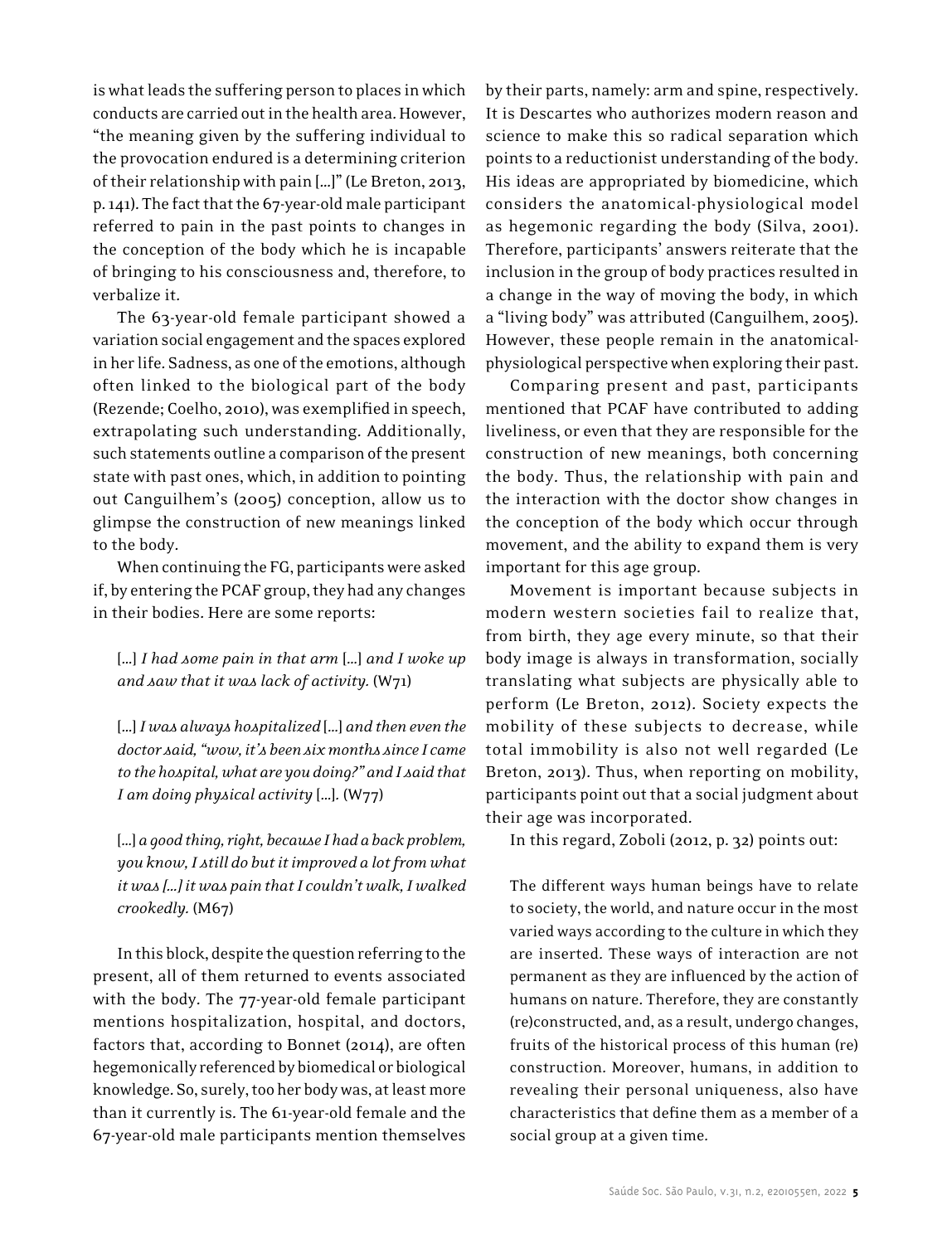We infer, therefore, that the body is inherent to the human condition in the relationships they build in the world and with people, culture, and nature. To understand it, one must understand, without evaluative judgments, the culture of a certain socially and historically determined people. The human condition emanates singular and group aspects and is constructed by the relationship subjects establish for themselves in certain situations or groups (Zoboli, 2012).

That said, the last answer referring to the body aimed to answer the question about the understanding that they had of it. Responses were as follows:

[…] *it's being able to take the medicine, being on a diet, because I have diabetes,* […] *I have cholesterol, I have to take medicine for my body to move forward.* (W63)

[…] *my body, for me, is fit, very strong, I'm eating well and always exercising,* […]*I'll have a so-so and my body runs smoothly.* (W67)

[…] *our physical body* […] *our body is a good thing because God gave us life to walk, jump, scream.* (W71)

[…] *wow, the body is important, the body has to be normal.* (M67)

Some excerpts from the block above relate to what was presented by Silva (2001) and Canguilhem (2005). As W63mentions her problems with cholesterol and insulin, as does W71 by reducing the body to its physical part, refer to what Silva (2001) called the "Cartesian body," which is reduced to its internal parts and physical aspect. The centrality of the speech, noted earlier by Canguilhem (2005), falls on the functioning of organicity, with the explicit objective (or not) of making life continue to happen. M67 presents himself fully immersed in this hegemonic understanding, almost without words or arguments; W71 points out some factors related to PCAF linked to her religious conception; W63 goes deeper into her daily issues related to food, showing that she incorporated the hegemonic discourse, as did W67, who is the

most explicit in pointing out factors related to food and PCAF that make up her daily life, also showing an incorporation of the discourse which defends the supremacy of the biological. It is clear that the use of different words points to a single direction: the predominance of the hegemonic and modern understanding of the body, indicating the supremacy of the biological (Silva, 2001).

The religious issue is a point which moves away from biomedicine and is embodied in psychology, tracing deep relations with society (Bonnet, 2014) and reiterating the idea of a total social fact elaborated by Mauss (2015), which gives equal importance to biological, psychological, and sociocultural elements for the analysis of the facts.

After perusing the three blocks, building a quick statement about the conception of the body of older adults is to create a simplistic definition. We found that "[…] each actor 'bricolages' the representation they make of their own body in an individual, autonomous way, even withdrawing, for that, in the air of time, the vulgarized knowledge of the media or the chance of their readings and their personal encounters" (Le Breton, 2012, p. 21). The most accurate statement would be that this group's conception of the body is hybrid or syncretic.

We base this finding on two opposing facts: (1) the knowledge hegemonically conveyed by modernity (Bonnet, 2014; Silva, 2001); and (2) the UABSF proposal (BRASIL, 2009; Bonnet, 2014). As mentioned, modernity has reduced the way of approaching the body (Silva, 2001). On the other hand, Bonnet (2014) argues that the proposal of family medicine focuses on biopsychosocial balance in its daily practice, based on the interaction of knowledge. The groups and PCAF developed at UABSF, according to Tonosaki (2016), offer elements to give older adults more autonomy and making them co-responsible for their health care, providing them with the feeling of belonging to a group proposal, triggering appreciation of life. Furthermore, they promote fruitful moments of well-being which enhance social, historical, and cultural relations in the contact with each other and with the health system (BRASIL, 2009). These two types of elements would relate to what Bonnet (2014, p. 170) calls "hierarchical syncretism," so that the relation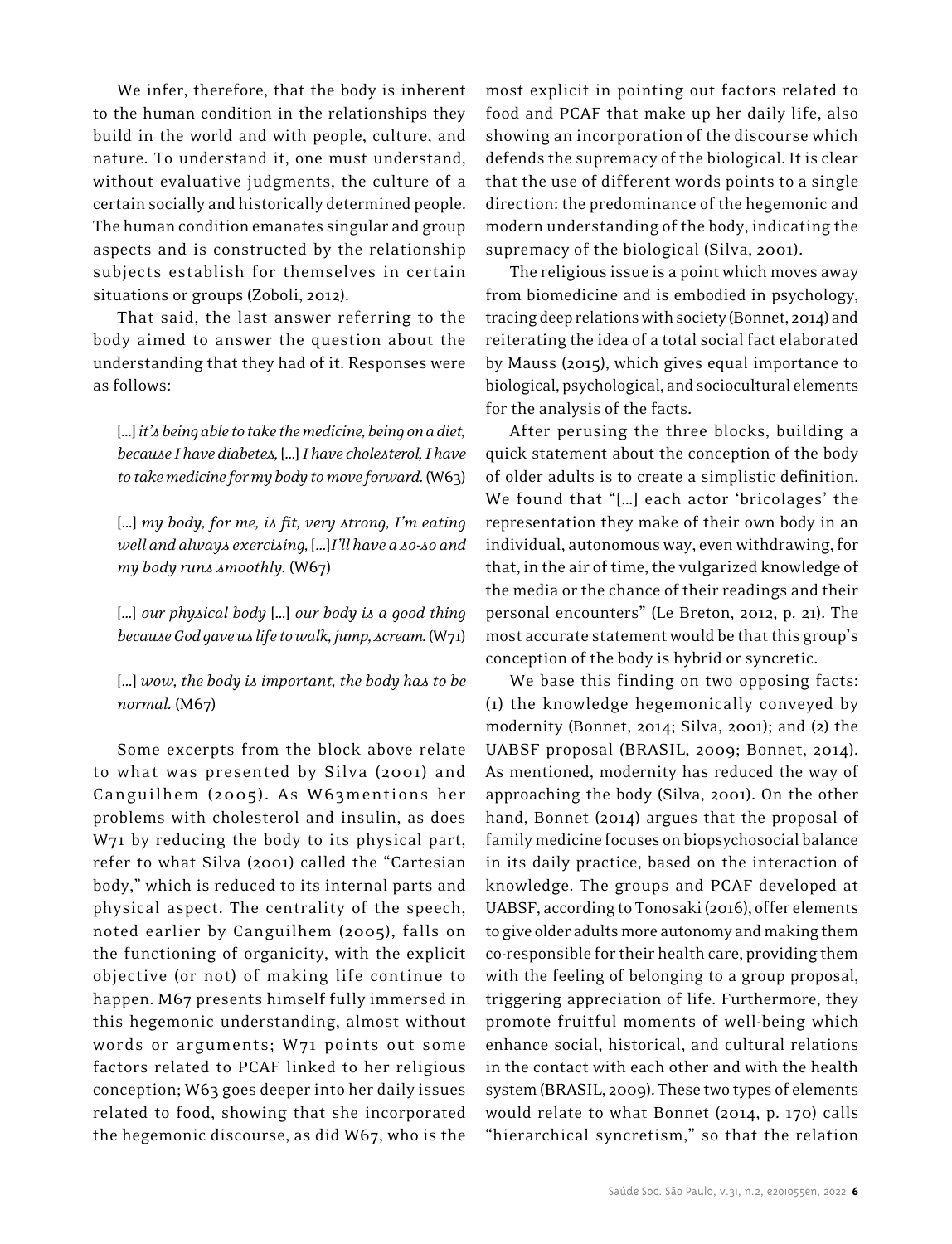between these elements depends on the associated situation and context.

Entering discussions about health, we will address four lines present in the literature. The first one refers to the absence of disease (Farinatti; Ferreira, 2006), understood as a simplistic and reductionist concept. The second one relates to the reference to health as a complete biopsychosocial well-being (Farinatti; Ferreira, 2006; Merhy, 2006). The third is the one on which Brazilian public policies are based; expanded health is defined as "[…] the result of food, housing, education, income, environment, work, transport, employment, leisure, freedom, land access and tenure conditions, and access to health services" (Brasil, 1986, p. 4). Finally, positive health is a way of visualizing the condition subjects are in at the moment, in which subjects have the ability to perform activities, are able to set goals with their actions, and autonomously and independently intervene in the environment (Farinatti; Ferreira, 2006). Such designs were guidelines for the analysis carried out on health.

In the FG, in a second moment, we addressed a discussion focusing on health. Initially, we asked what health would be. The responses obtained were:

[…] *health is very special for me because if you are healthy, you can do everything around the house.*  (W67)

[…] *health is an important thing because we need to do something, right, that good cleaning.* (W71)

[…] *health is a good thing for those who have it. But when you don't have it, it's a problem, you want to do things, do things.* (W77)

*Wow, health is a very important thing, because health helps us to work, helps us, as he says* […] *joy, we have joy because we are healthy.* (M67)

All statements indicate the understanding of positive health (Farinatti; Ferreira, 2006) since this understanding focuses on ways of visualizing the state in which subjects are at the moment, emphasizing the ability of older adults to perform activities, achieve goals through their actions, and autonomously intervene in their environment (Farinatti; Ferreira, 2006).

Older adults' speech prioritize autonomy and independence, as well as positive health (Farinatti; Ferreira, 2006), as they announce celebrations in the face of actions such as doing or working, that is, routine actions which are performed with quality, safety, and pleasure. Moreover, in the discussion about body conceptions, participants mentioned that, from the PCAF offered by the UABSF, their pain was ameliorated, providing an increase in their disposition for daily activities, also dialoguing with a positive health concept.

The joy element is a feeling factor which allows contact with the other. It allows the creation of bonds and friendships and favors daily actions, making them recognize each other in time and space in the sense of belonging (Tonosaki, 2016). Joy is an element of sociability contained in the individual which does not always find its identification in another but which is often enough in itself (Rezende; Coelho, 2010), becoming essential for the continuity of treatments or even for people to continue in spaces which promote health care, such as the *Esporte e Lazer* group (Benedetti, 2012; Tonosaki, 2016).

When continuing with the questions, we asked whether PCAF interfered with volunteers' health condition and they answered:

[…] *I don't feel dizzy, I feel very well* […]*. I feel so good when I do my physical activity.* (W63)

*Ah, this health activity thing, I have a diabetes problem, I have a blood pressure problem.* (W67)

[…] *a lot of things, right,* […] *the doctor ordered me to take just a little medication.* (W71)

[…] *I walk, I talk, there are those who like to stand still, but I don't! So, I take a lot of medicine.* (W77)

[…] *it interfered a lot, right, it made me want to work more, I feel happy to be with the group* […]*. Now physical activity is important because if we don't do it, we are just sitting still* […] *thinking about life, then what? And the way we are,* […]*, we are in shape, right!* (M67)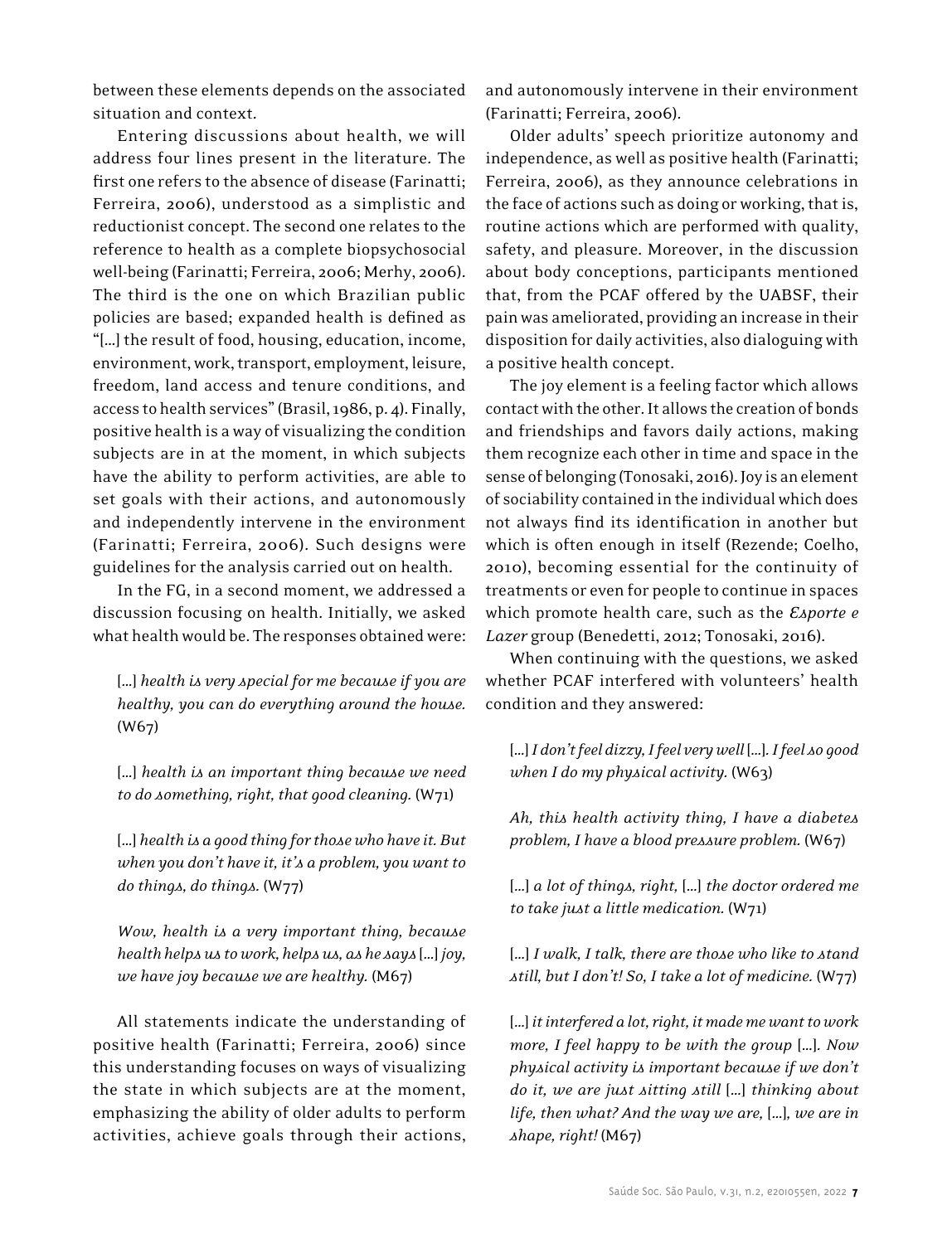The idea of obtaining health by medication, as W67, W71, and W77 evince, refers to a clear health-disease relation. Specifically, disease is fought by taking pills, so medicalization becomes a fundamental element among older adults as a means of ascertaining health (Mira, 2003). On the other hand, we have an outline of the understanding that there are other ways to alleviate, treat, protect, and maximize health and thus minimize the damage and aggravations of diseases (Mendes, 2012). Studies show that physical activity has become an important element in combating and treating diseases (Lee et al., 2012), and W63, W67, and M67's answers indicate that their inclusion in the PCAF group has mitigated the damage caused by diseases.

In this second block of discussion on health, only W67 fails to clearly explain what she thinks about health. However, elements of the positivist conception of health can be inferred from her answer (Farinatti; Ferreira, 2006). On the other hand, W71 is comprehensive; W77 showcases her taste for walking; W63 reports gains between the lines, clearly showing how she feels. Thus, we understand that adults are in search of comprehensive health in their lives, even though they lack the actual knowledge about expanded health, as governed by national documents in this field (Bonnet, 2014; Brasil, 1986; Le Breton, 2012).

Both W77 and M67 point to social interaction as a component of health. Nevertheless, H67's answers indicate that the effects of body practices are also related to social and psychological issues, a fact which dialogues with what is established in official documents. Such understanding outlines an attempt to dialogue with the expanded health discourse (BRASIL, 1986), given the possibility of changing people's living conditions regarding personal and social aspects.

The concept of expanded health was defined at the VIII National Health Conference, in 1986, as previously mentioned (BRASIL, 1986, p. 4). We observed that this concept, by moving away from biological reductionism, seeks to cover as many individual questions and needs as possible but which are evident in the community in general.

The 67-year-old woman's answers had to be constructed from somewhere. In the observations, the work with PCAF often focused on specific elements or movements of this knowledge. However, they gradually triggered other actions such as smiling, bringing a new friend to the group, bringing community demands to the meetings, and taking what was done at the UABSF home or to a neighbor (Field diary, 11/27/2015). These actions, even if by only one of the group members, show how these activities can have their effects.

Consulting NASF Guidelines (BRASIL, 2010, p. 117), we see that:

[…] Body Practices (PC – *Práticas Corporais*) are practices which stimulate mind-body interaction, provide participants with greater awareness of their integrality as a human being, leading to improved quality of health and life, acting in health promotion, prevention, and assistance in the treatment of diseases and also contributing to the humanization of health services.

From the above, as much as older adults have used terms such as "physical activity" in their answers, by the observation and body practices, it is possible to notice their joy, the bonds built by exchanges and self-sharing, and the concern and care established with others and with their community (Field diary, 11/27/2015). Thus, PCAF affected their daily lives, understood as a phenomenon with multiple dimensions, namely social, biological, cultural, and psychological ones (Mira, 2003).

Finally, we ended the focus group ended by asking them to complete the following sentence: "Growing older is…" In short, everyone said that it is something normal, common, or that it is the process of life. Among them, W71's answer shows more elements of the process:

[…] *it's common, it's everyone's path. We were born, we are a child, then an adolescent, and age comes on, and old age, and then we slowly accept it because it was God, because it's not just that we get old, we all do, but the world is old because we go and it stays, right? But thank God* […] *we are at the age we are*  […] *I want to reach 100 (years old).*

For a large portion of the western population, old age is undesirable. The fact of not conceiving it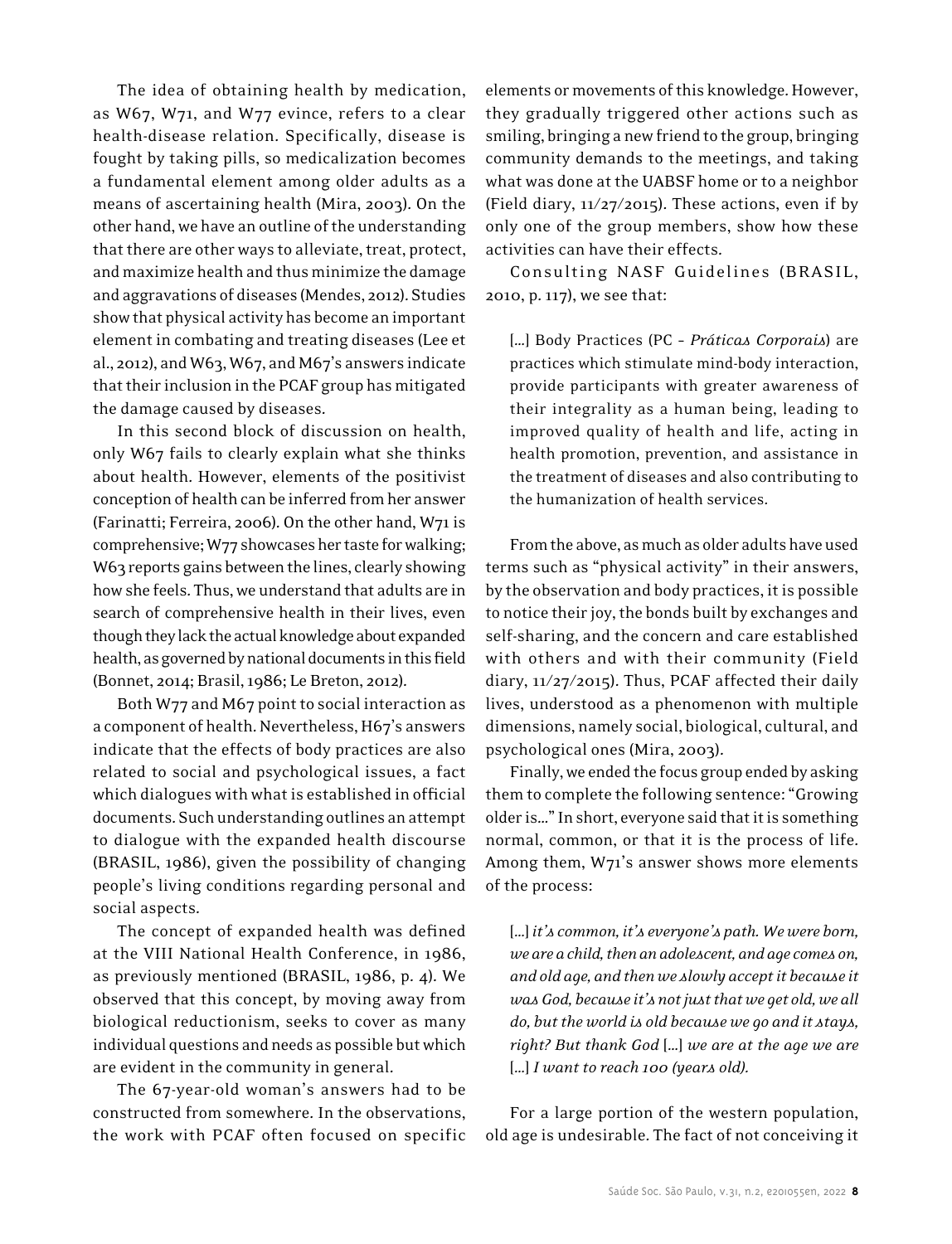as a natural factor which follows its temporal path from the moment of birth, is the key point of the problem (Le Breton, 2012). It should be noted that all volunteers developed a comprehensive relationship with this process, establishing a balance between biological, psychological, and sociocultural factors linked to the body and health.

Specifically, the answers of the 71-year-old female participant indicate two important aspects. First, the negative aspect of old age is found in the context, be it social, cultural, or relational (Le Breton, 2012). Second, it is a feeling (Le Breton, 2012). Thus, old age cannot be defined simply by physical aspects, age\ or health, much less by other people, except those who recognize themselves as old.

# **Final considerations**

This article aimed to investigate the conceptions of body and health among older adults inserted in body practices carried out by the public health system in Goiânia, Brazil. Older adults manage, in their own way, the definitions of body and health to sketch, as speech for research, often hybrid compositions. The provided arrangements often show clarity regarding the hierarchy between the contents contained in the same answers, as Bonnet's (2014) definition of hierarchical syncretism allowed us to perceive.

Concerning the body, the perception of a living body clearly predominates in the terms of Canguilhem (2005), which is heavily criticized by Le Breton (2012) because of its conception of a biological background, which may come to deceive the incautious. The factors perceived here were identifying limits and reporting the functioning of the organism. In a second instance, we highlight elements which lead to a reflection on the body in its anatomo-physiological condition; these factors appear in two stages: (1) in the past: tiredness, sadness, pain, hospitalization, arm, and spine; and (2) in the present: moving the body, cholesterol, and insulin. The evidenced relation between past and present shows that the PCAF developed in the UABSF contribute to expand

older adults' conception of the body and their final reports on aging. Older adults conceive the body in a syncretic way, as biomedical knowledge is not their only reference. However, the elements which are clear in this relation are the search for movement in an attempt to break with what society establishes and faith.

We observed that an element of joy was present in all the meetings. This allows us to assume that being together with other older adults makes them recognize each other within space and time, in addition to strengthening a support network between them, which is essential to fortify health. Thus, we found that, the concept of health in the group is focused on positive health. Even though they mention elements of expanded health, this is not clearly part of their discourse. Also, medicine is part of the process of not getting sick and is daily interconnected with health, with the dose and the response so that they stay strong for their domestic and/or community activities, remaining active and autonomous.

We need to point out that the idea of hierarchical syncretism makes it possible to point out that the expression regarding comprehensive health or an expanded conception of the body may not come at the top of the discourse at all times. Such ordering of knowledge in a answer or in an action will depend on a set of factors, such as the context or the words used by other members.

Even so, we believe that one must carry out differentiated experiences which allow an in-depth reflection on the body and health in a comprehensive way, accomplished during the practice and not only before or after it. Thus, body practices must continue to be offered in public spaces free of charge and with quality, for older adults and the community in general. Thus, PCAF will be able to exercise health promotion, protection, and care as primary benefits, in addition to the socialization which directly interferes with people's health. Finally, professionals dedicated to such practices need to be interested in identifying practitioners' conceptions to develop their work, also supported by dynamics and reflections.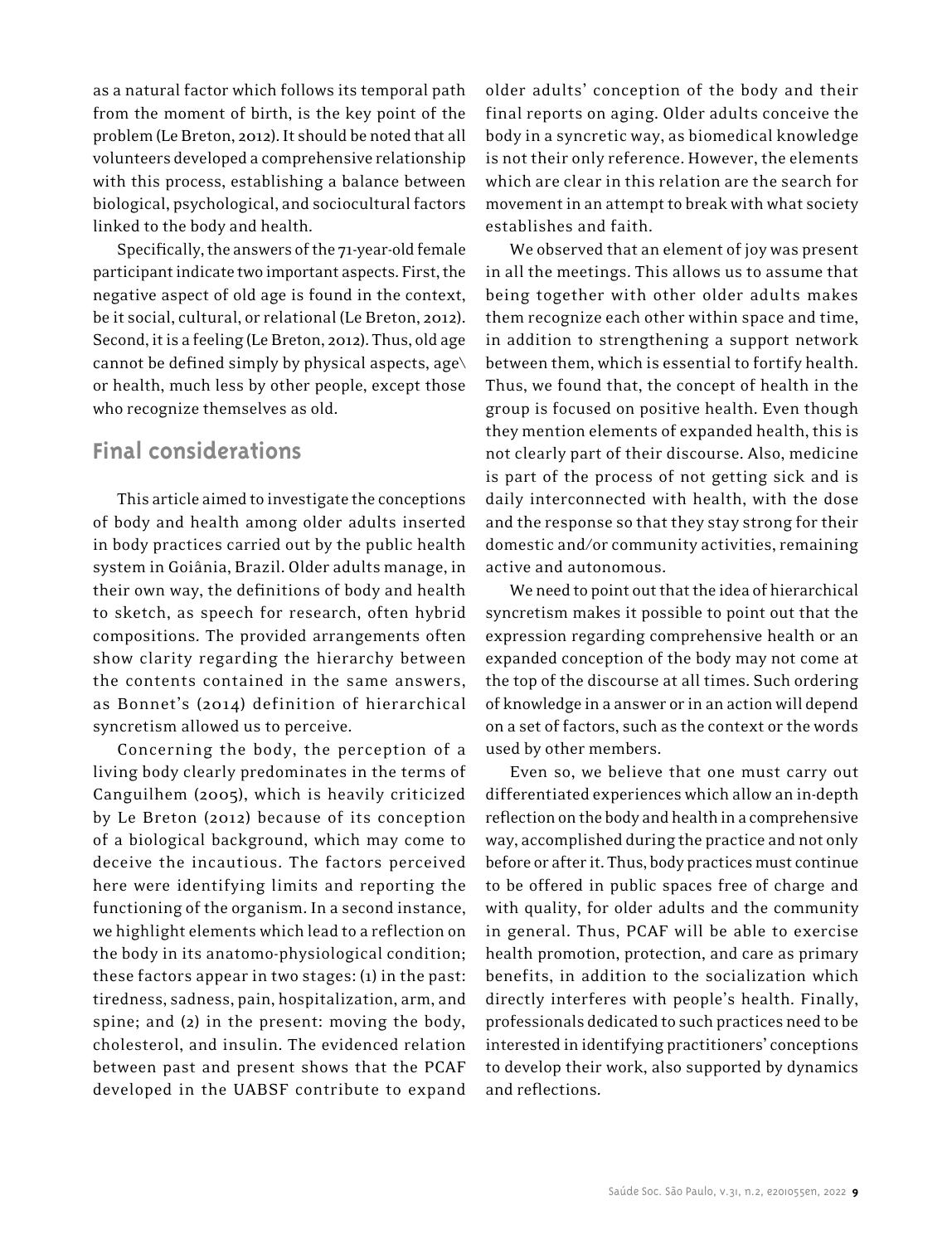# **References**

BARDIN, L. *Análise de conteúdo*. São Paulo: Ed. 70, 2011.

BENEDETTI, T. R. B. et al. Programa "VAMOS" (Vida Ativa Melhorando a Saúde): da concepção aos primeiros resultados. *Revista Brasileira de Cineantropometria e Desempenho Humano*, Florianópolis, v. 14, n. 6, p. 723-737, 2012. DOI: 10.1590/1980-0037.2012v14n6p723

BONNET, O. *Os médicos da pessoa*: um olhar antropológico sobre a medicina da família no Brasil e na Argentina. Rio de Janeiro: 7Letras, 2014.

BRASIL. *Relatório Final da 8ª conferência Nacional de Saúde*. Brasília, DF: Ministério da Saúde, 1986.

BRASIL. *Envelhecimento ativo*: uma política de saúde. Brasília, DF: Ministério da Saúde, 2005.

BRASIL. Portaria nº 2528, de 19 de outubro de 2006. Aprova a Política Nacional de Saúde da Pessoa Idosa. *Diário Oficial da União*: Brasília, DF, 19 out. 2006a.

BRASIL. *Atenção à Saúde da Pessoa Idosa e Envelhecimento***.** Brasília, DF: Ministério da Saúde, 2006b.

BRASIL. Portaria nº 687, de 30 de março de 2006. Aprova a Política de Promoção da Saúde. *Diário Oficial da União*: Brasília, DF, 30 mar. 2006c.

BRASIL. *Caderno de Atenção Básica*: diretrizes do NASF. Brasília, DF: Ministério da Saúde, 2009.

BRASIL. *Diretrizes do NASF*: Núcleo de Apoio à Saúde da Família. Brasília, DF: Ministério da Saúde, 2010.

CANGUILHEM, G. *Escritos sobre a medicina*. São Paulo: Forense Universitária, 2005.

FARINATTI, P. T. V.; FERREIRA, M. S. *Saúde, promoção da saúde e educação física*: conceitos, princípios e aplicações. Rio de Janeiro: EdUERJ, 2006.

LAZZAROTTI FILHO, A. et al. O termo práticas corporais na literatura científica brasileira e sua repercussão no campo da Educação Física. *Movimento*, Porto Alegre, v. 16, n. 1, p. 11-29, 2010. DOI: 10.22456/1982-8918.9000

LE BRETON, D. *Antropologia do corpo e modernidade*. Petrópolis: Vozes, 2012.

LE BRETON, D. *Antropologia da dor*. São Paulo: Unifesp, 2013.

LEE, I. M. et al. Effect of physical inactivity on major non-communicable diseases worldwide: an analysis of burden of disease and life expectancy. *The Lancet*, Amsterdam, v. 380, p. 219-229, 2012. DOI: 10.1016/S0140-6736(12)61031-9

MAUSS, M. *Sociologia e antropologia*. São Paulo: EPU/Edusp, 2015.

MENDES, E. V. *O cuidado das condições crônicas na atenção primária à saúde*: o imperativo da consolidação da Estratégia da Saúde da Família. Brasília, DF: Organização Pan-Americana de Saúde, 2012.

MENDES, A. et al. A contribuição do pensamento da saúde coletiva à economia política da saúde. *Saúde e Sociedade*, São Paulo, v. 26, n. 4, p. 841-860, 2017. DOI: 10.1590/S0104-12902017170748

MERHY, E. E. (Org.). *O trabalho em saúde*: olhando e experienciando o SUS no cotidiano*.* São Paulo: Hucitec, 2006.

MINAYO, M. C. S. *O desafio do conhecimento*: pesquisa qualitativa em saúde. 13. ed. São Paulo: Hucitec, 2013.

MIRA, C. M. Exercício físico e saúde: da crítica prudente. *In*: BAGRICHEVSKY, M.; PALMA, A.; ESTEVÃO, A. (Org.). *A saúde em debate na educação física*. Blumenau: Edibes, 2003. v. 1. p. 169-191.

REZENDE, C. B.; COELHO, M. C. *Antropologia das emoções*. Rio de Janeiro: Editora FGV, 2010.

SILVA, A. M. *Corpo, ciência e mercado*: reflexões acerca da gestação de um novo arquétipo da felicidade. Campinas: Autores Associados; Florianópolis: Editora da UFSC, 2001.

SILVA, A. M.; LAZZAROTTI FILHO, A.; ANTUNES, P. C. Práticas corporais. *In*: GONZÁLES, F. J.; FENSTERSEIFER, P. E. (Org.). *Dicionário crítico de Educação Física*. 3. ed. Ijuí: UNIJUÍ, 2014. p. 522-528.